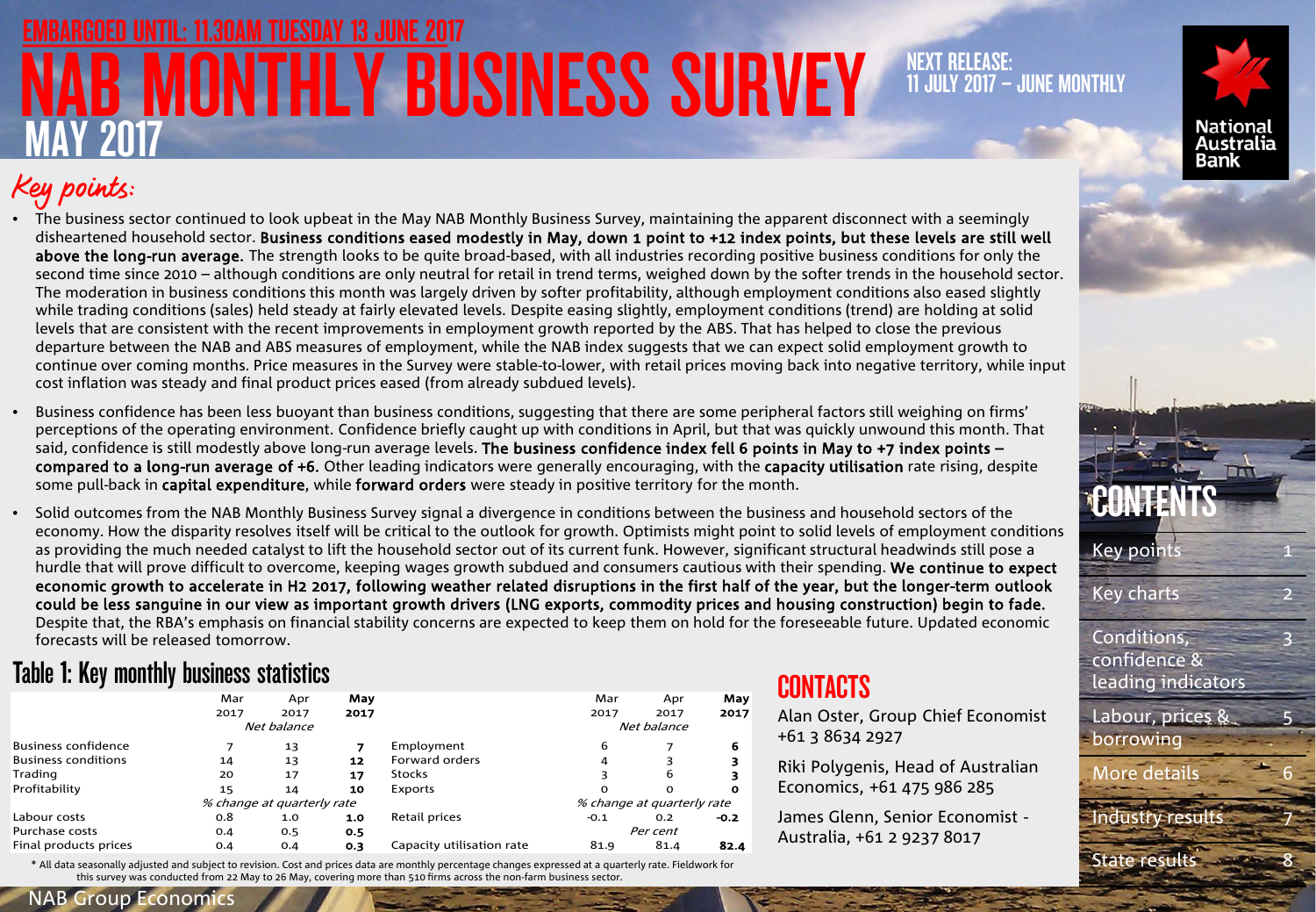# KEY MONTHLY CHARTS

## BUSINESS CONDITIONS STAY BUOYANT, BUT CONFIDENCE GAVE BACK APRIL'S GAIN



### SERVICES STILL THE OUTPERFORMERS, BUT MOST ARE IMPROVING – RETAIL RISING, BUT STILL LAGS BEHIND NAB Business Conditions by Industry\*



### CONDITIONS HAVE SHOWN A MORE POSITIVE TREND AGAIN IN MOST STATES – WA IS NO LONGER NEGATIVE



## CAPACITY UTILISATION SHOWS LESS SLACK IN THE ECONOMY THAN THE UNEMPLOYMENT RATE INDICATES

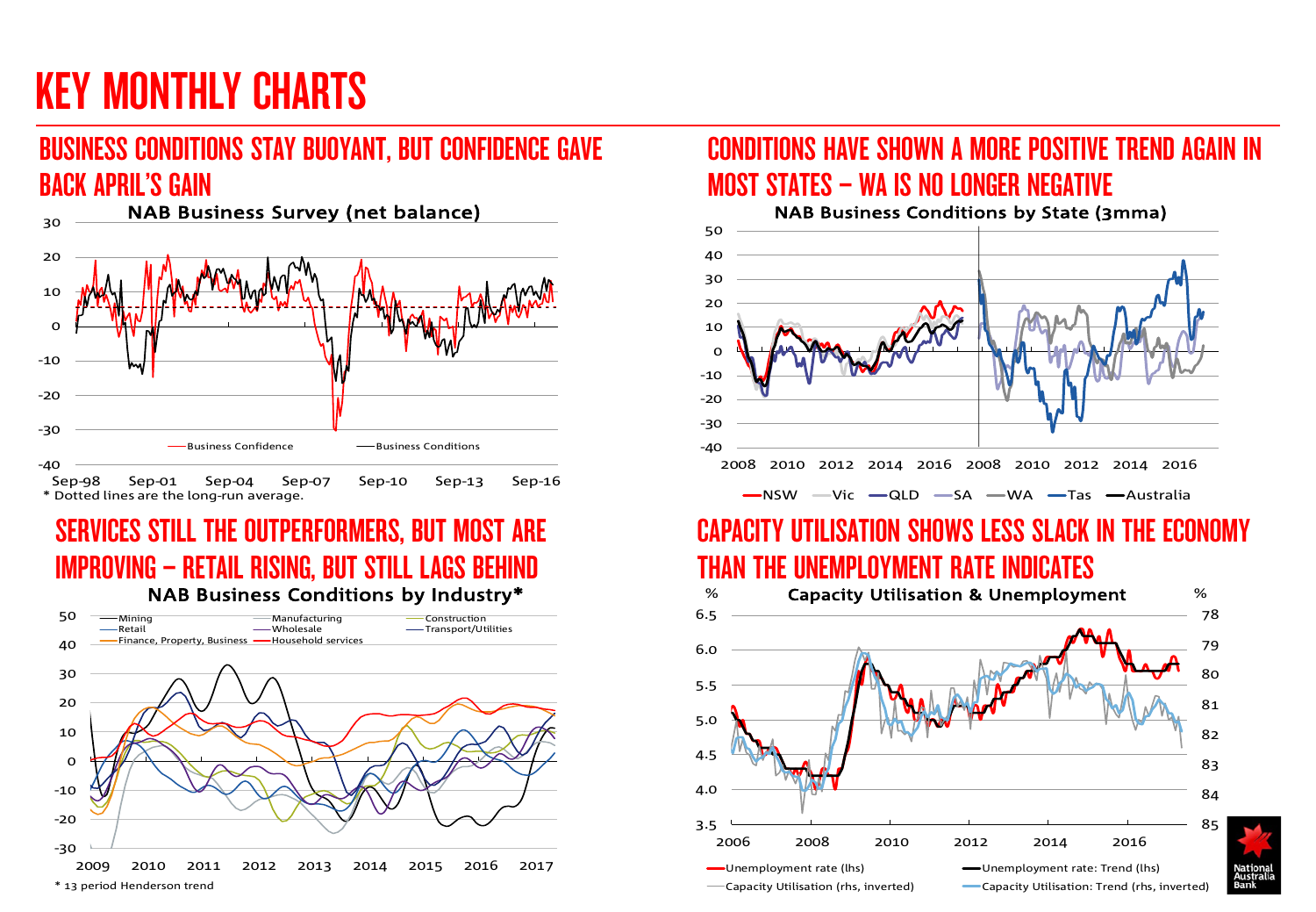# BUSINESS CONDITIONS AND FORWARD INDICATORS

## Conditions still buoyant, but confidence eased back (other indicators steady)





- Business conditions eased slightly in May, but are holding up at elevated levels that provide a positive narrative around the business sector in Australia. The business conditions index fell 1 points, to +12 index points, which is well above the long-run average (+5). By component, profitability drove most of the slight moderation in the month, although employment conditions eased a little as well. Trading conditions (sales) held steady at very high levels (chart on page 4). All three components of business conditions are looking quite solid, while the strength has also been relatively broad-based across industries – suggesting the recovery in conditions has become well entrenched (more detail on p7).
- **Business confidence** dropped back in May and are again looking less buoyant than business conditions – although it has held up above long-run average levels. The wedge between confidence and conditions is likely a reflection of the heightened uncertainty around the outlook, although the degree to which this reflects global versus domestic factors is difficult to gauge. The business confidence index dropped 6 points in May, to +7 index points, which is modestly above the long-run average for the series (+6). Confidence levels vary across industries, but none are currently negative (see p7 for industry details).
- By state, business conditions were flat-to-higher for most states, with NSW being the main exception (down 11). South Australia saw the biggest gain of the mainland states (up 10), while Victoria, Queensland and WA were all unchanged. Overall, business conditions are currently positive in all states, while the trend for WA has tipped back into positive territory for the first time since 2015 – assisted by higher commodity prices and rising resource export volumes. Looking through the monthly volatility, NSW has the best business conditions (+17) of the mainland states, followed by South Australia (+15). Business confidence is also positive in all mainland states, even with Vic and SA recording a deterioration in May. Of the mainland states, confidence is highest in trend terms for Queensland (+13) and NSW (+9). WA and Vic are lowest at +7 index points.
- Other leading indicators were generally encouraging, pointing to a modestly positive nearterm outlook. The forward orders index was steady at +3 index points (above the long-run average of zero), which suggests positive near-term prospects for activity (see chart on p4). Construction orders dropped the most this month, while mining orders rebounded. Nonetheless, orders are still highest in construction (+21, in trend terms), consistent with relatively elevated residential building approvals, followed by transport (+9). Trend orders are negative for retail (-6), mining (-4) and finance/ property/ business services (-1).
- Reflecting elevated levels of trading conditions, NAB's measure of capacity utilisation rose in May (increasing to 82.4%, from 81.4%). Meanwhile, the Survey's capex measure pulledback substantially, although is still at a solid +6 index points (see chart on p4). Capacity utilisation rates are currently above long-run averages for most industries, which is encouraging for the investment outlook (see chart on p4 and industry detail on p7). Only transport and mining sit below their long-run average.



• Cash flow (not seasonally adjusted) dropped a little, but sits at a solid level (chart on 3 p6). It is currently strongest in transport, but weakest in construction.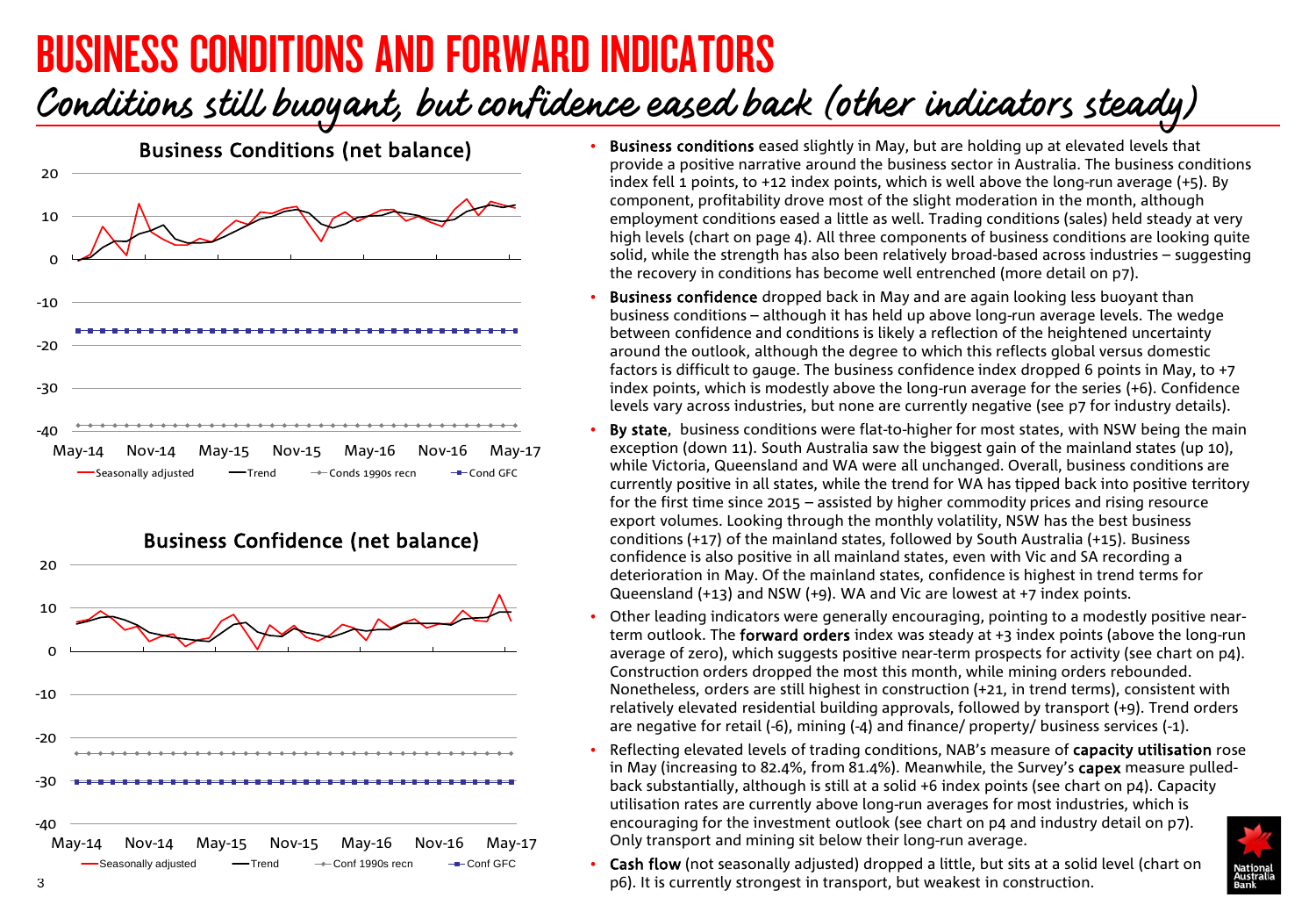# BUSINESS CONDITIONS AND FORWARD INDICATORS (CONT.)

Components of business conditions & leading indicators



Capacity Utilisation



4

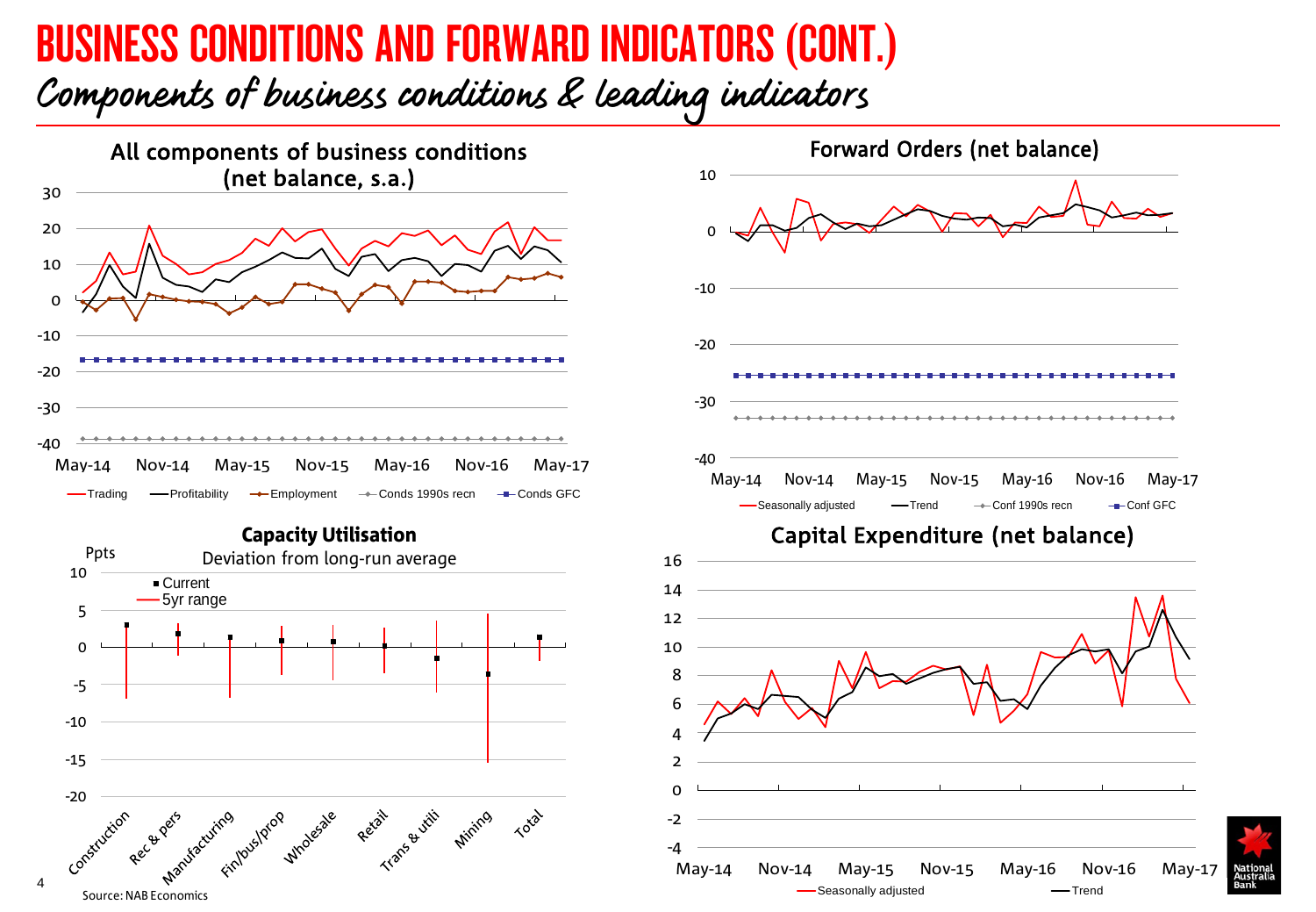# LABOUR DEMAND, COSTS, PRICES & BORROWING CONDITIONS



## PRICES & COSTS BY INDUSTRY (% CHANGE AT A QUARTERLY RATE)

| May-2017                 | Mining | Manuf  | Constn | Retail | Wsale  | Tran, & utils | Rec. &<br>pers. | Fin. prop. &<br>bus. | Australia |
|--------------------------|--------|--------|--------|--------|--------|---------------|-----------------|----------------------|-----------|
| Labour costs: current    | $-0.3$ | 1.1    | 0.7    | 0.6    | 0.5    | 0.8           | 1.2             | 1.2                  | 1.0       |
| Labour costs: previous   | 1.2    | 1.1    | 0.3    | 0.8    | 0.7    | 1.1           | 1.3             | 0.9                  | 1.0       |
| Labour costs: change     | $-1.5$ | 0.0    | 0.4    | $-0.2$ | $-0.2$ | $-0.3$        | $-0.1$          | 0.3                  | 0.0       |
| Prices (final): current  | 0.4    | 0.2    | 0.3    | $-0.2$ | 0.6    | $-0.3$        | 0.5             | 0.7                  | 0.3       |
| Prices (final): previous | $-0.8$ | 0.9    | 1.1    | 0.2    | 0.7    | 0.2           | 0.4             | 0.3                  | 0.4       |
| Prices (final): change   | 1.2    | $-0.7$ | $-0.8$ | $-0.4$ | $-0.1$ | $-0.5$        | 0.1             | 0.4                  | $-0.1$    |
| Purchase costs: current  | 0.6    | 0.4    | 0.6    | 0.5    | 0.7    | 0.1           | 0.5             | 0.3                  | 0.5       |
| Purchase costs: previous | $-0.1$ | 0.9    | 1.0    | 0.5    | 0.8    | 0.5           | 0.5             | 0.1                  | 0.5       |
| Purchase costs: change   | 0.7    | $-0.5$ | $-0.4$ | 0.0    | $-0.1$ | $-0.4$        | 0.0             | 0.2                  | 0.0       |

1.5



Costs & prices (% change at a quarterly rate)



eased on respondent estimates of changes in labour costs and and an eased slightly in that time.<br>In More difficult and the measure of that time. The borrowing required product prices. Retail prices are based on retail sec Based on respondent estimates of changes in labour costs and price estimates.

Employment conditions eased slightly in the month, but has stayed at levels that indicate a healthy rate of job creation in the economy. That is consistent with the recent lift in employment growth according to ABS data and suggests the strength is likely to continue in coming months. The employment index fell 1 points, to +6 index points, which is well above the long-run average for the series. This outcome points to an annual job creation rate of around 230k (around 19k per month) in coming months, which is sufficient to see the unemployment rate push lower (all else unchanged) – trend ABS employment growth was 19.9k in March.

• Changes in employment conditions varied across industries in May. There was a particularly large decline in wholesale (down 17), which was followed by construction (down 7). In contrast, manufacturing (up 6) had the biggest increase. Surprisingly, mining now has the best employment conditions (in trend terms) at+13 index points, while personal services were next highest (at +11). Meanwhile, transport was the only negative at -4 index points.

- Labour costs growth (a wage bill measure) was steady in May, at 1% (a quarterly rate). Labour cost inflation remains modest, but has been trending slightly higher. Labour cost pressures were highest in personal and fin/ prop/ bus services (both at 1.2%). Labour cost inflation was weakest in mining (-0.3%), despite mining firms indicating strong demand for labour in the month.
- Growth in purchase costs was also unchanged in the month, at 0.5% (a quarterly rate) – suggesting upstream price pressures are building only gradually. Growth in purchase costs accelerated notably in mining (up 0.7 ppts), while manufacturing (down 0.5 ppts) saw the largest deceleration. Overall, purchase cost pressures were highest in wholesale (at 0.7%, quarterly rate), and softest in transport (0.1%).
- Final product prices growth in May was slightly lower at just 0.3% (a quarterly rate), down from 0.4%. Retail price growth dropped back into negative territory, at -0.2% (from 0.2%), which is well below the lower bound of the RBA's inflation target. Mining (up 1.2 ppts) accelerated the most, while construction (down 0.8 ppts) decelerated sharply. Other than retail, prices are also falling in transport (-0.3%, quarterly rate), while fin/ prop/ bus services prices are seeing the fastest growth (0.7%).
- Borrowing conditions deteriorated since February, and the index is negative – meaning that on balance, more firms found it more difficult to borrow than easier. Consistent with that, the demand for credit has

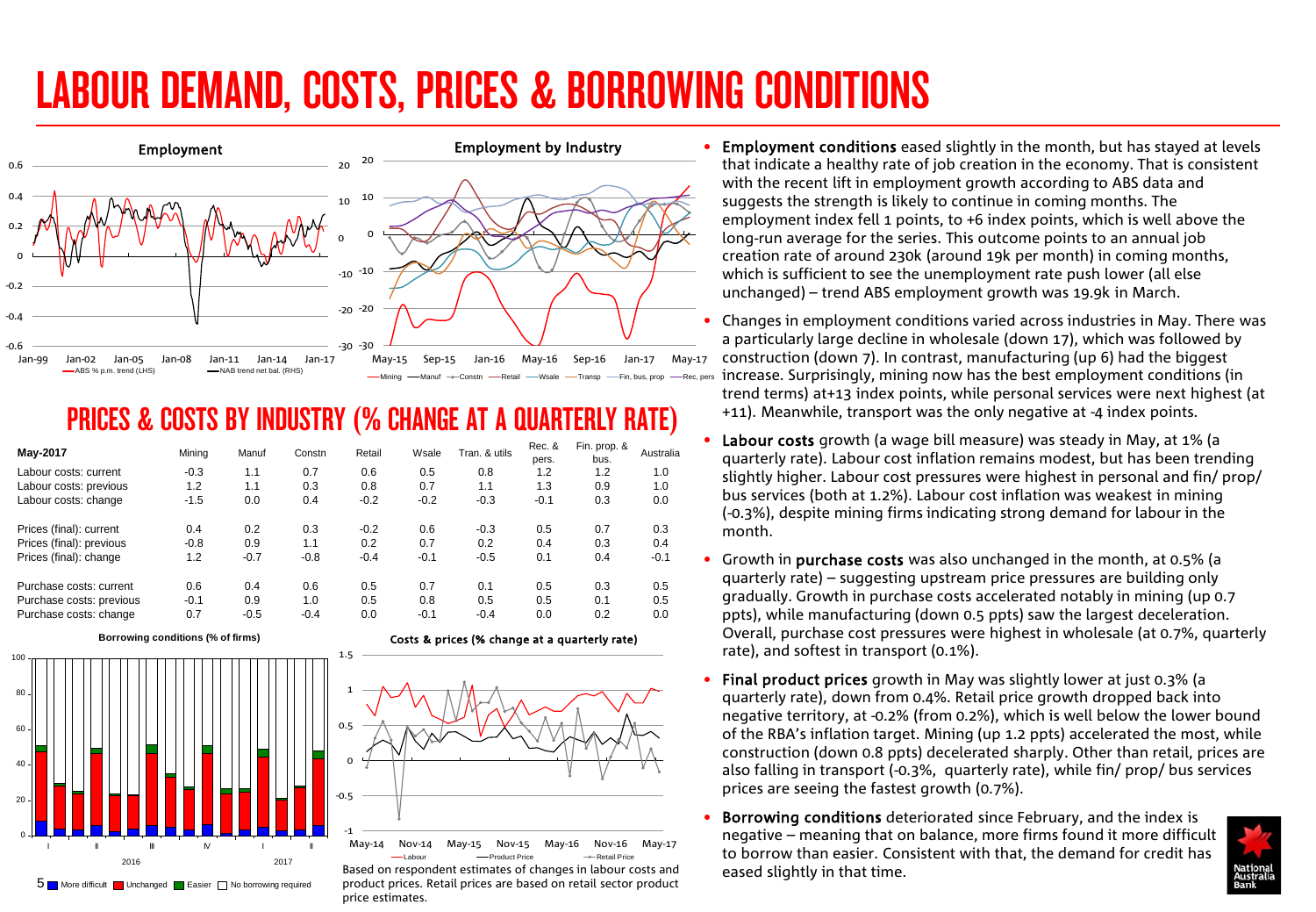## MORE DETAILS ON BUSINESS ACTIVITY

Restocking activity and cash flows holding up, but exports are softening.



Exports (net balance)



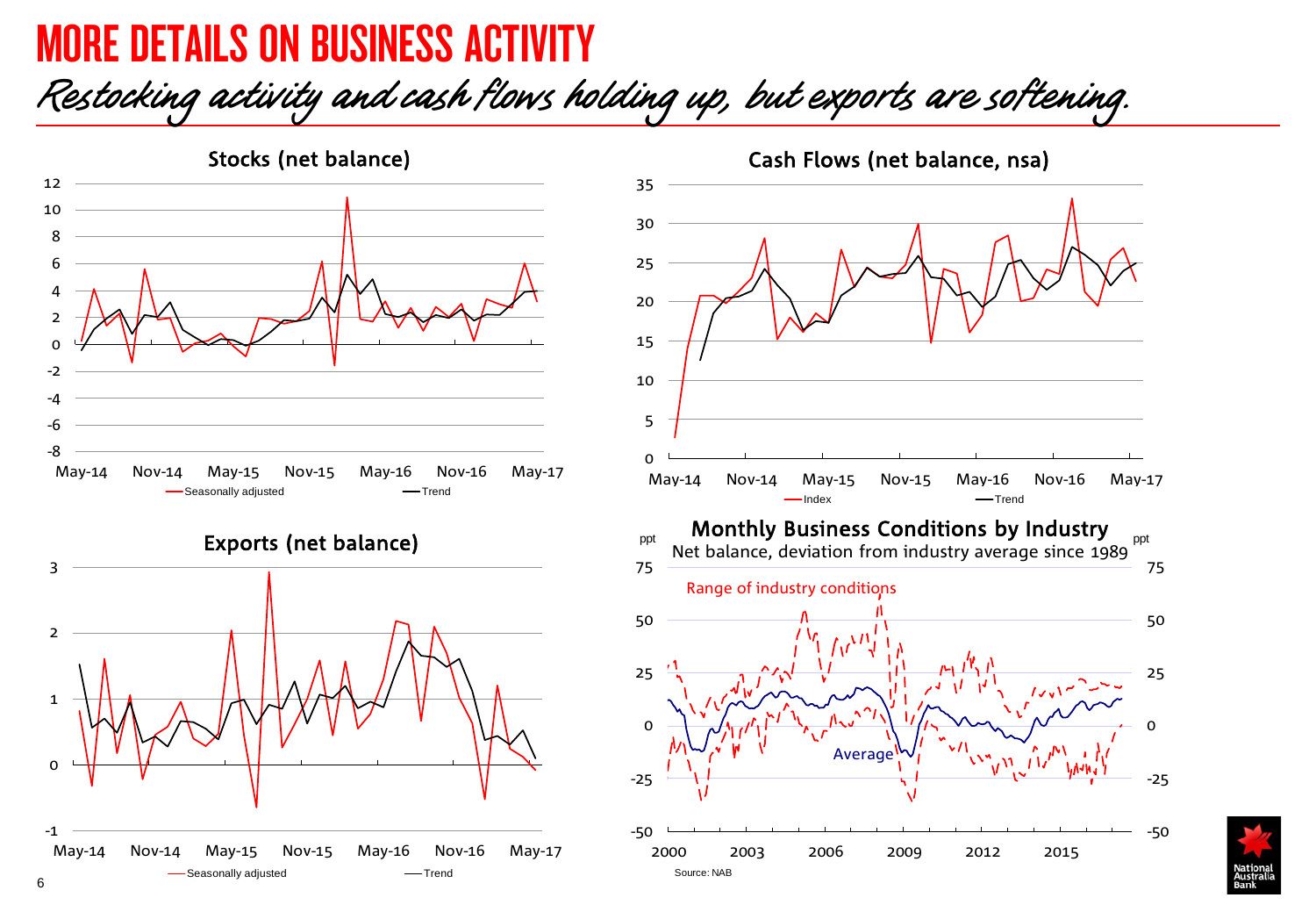## DUSTRY BUSINESS CONDITIONS & CONFIDEN

7 May-15 Sep-15 Jan-16 May-16 Sep-16 Jan-17 May-17

Mining Manufacturing Construction

## Recovery is looking broad-based. Mining has rebounded. Retail slowly improving.

- The broad based improvement in **business conditions** has continued, with all industries reporting a positive index in May, although some did soften from the previous month, driving the moderation in aggregate conditions. Construction and fin/ prop/ business services underpinned much of the moderation this month (down 12 and 4 points respectively). Partially offsetting that was an improvement in conditions for manufacturing (up 11) and wholesale (up 2). Retail is the only industry not reporting positive business conditions in trend terms (0 index points), while recreation & personal services is highest (+19). No industries are reporting negative confidence levels either, despite the drop-back in the aggregate index. Construction (up 7) and transport (up 4) saw the biggest improvement, while wholesale (down 16) deteriorated the most. In trend terms, construction (+20) and mining (+14) were the most confident, while personal services was weakest (at +3), despite solid business conditions.
- Forward orders were unchanged in May. Construction orders continued their volatile run, dropping 15 points in the month, while mining orders rebounded (up 19). Orders are highest in construction (+21, in trend terms), consistent with a recent rebound in residential building approvals, followed by transport (+9). Trend orders are negative for retail (-6), mining (-4) and fin/ prop/ bus (-1). Capacity utilisation was higher for most industries, but is currently highest in construction relative to the 5-year average (slide 4). Mining capital expenditure is highest in trend terms, although all industries are positive.

### BUSINESS CONDITIONS BY INDUSTRY (NET BALANCE): 3-MONTH MOVING AVERAGE



May-15 Sep-15 Jan-16 May-16 Sep-16 Jan-17 May-17 Retail -- Wholesale -- Transport/Utilities

May-15 Sep-15 Jan-16 May-16 Sep-16 Jan-17 May-17 Finance/ Business/ Property - Recreation & Personal Services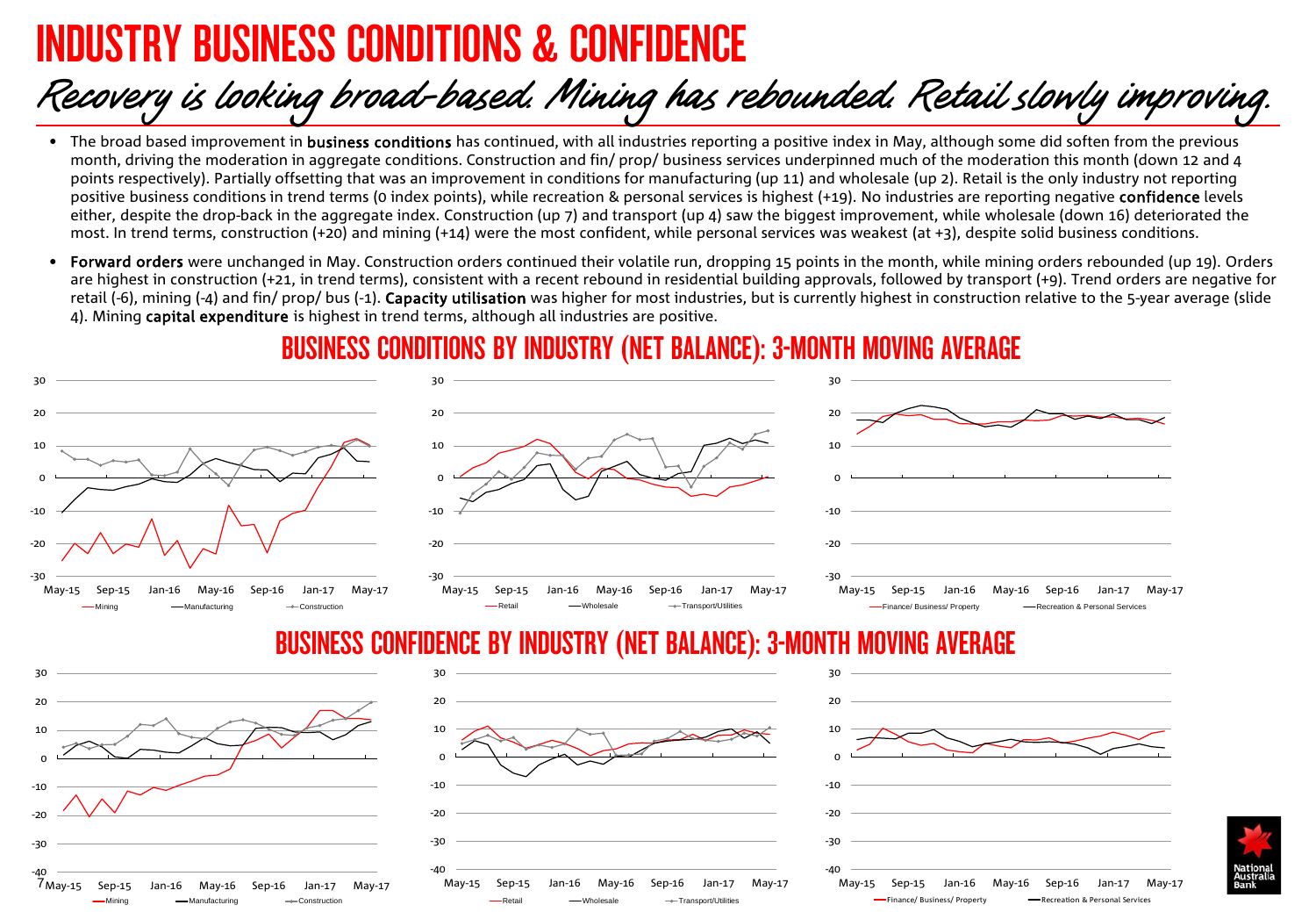## STATE BUSINESS CONDITIONS & CONFIDENCE

Australia NSW Vic

## State level responses are also showing broad-based recovery

- Outcomes for business conditions were varied, although only NSW saw a deterioration in the month (down 11), while South Australia and Tasmania both improved (each up 10 points). Nonetheless, business conditions are currently positive in all states, even in WA where trend conditions are positive for the first time since 2015. Looking through the monthly volatility, NSW still has the best business conditions of the mainland states (+17), followed by South Australia (+15).
- Business confidence is similarly positive in all mainland states, even with South Australia and Victoria seeing significant falls in the index for May (down 10 and 9 points respectivelv). None of the mainland states saw confidence improve in the month, but both NSW and Western Australia remained steady, while Queensland fell only slightly (down 1). Of the mainland states, confidence is highest in trend terms for Queensland (+13), followed by NSW (+9). Victoria and WA are the lowest at +7 index points, although the latter has seen a steady improvement from the negative levels seen in H1 2016.
- **Employment conditions** (trend) are positive in all states, including WA (up 2 points, to  $+6$ ) a significant improvement from the extremely negative levels seen in late 2016, suggesting the worst of the mining headwinds on the labour market may be behind us. Interestingly, the index is strongest for South Australia (+13) and Queensland (9).

## BUSINESS CONDITIONS BY STATE (NET BALANCE): 3-MONTH MOVING AVERAGE



Australia QLD WA

Australia SA Tas